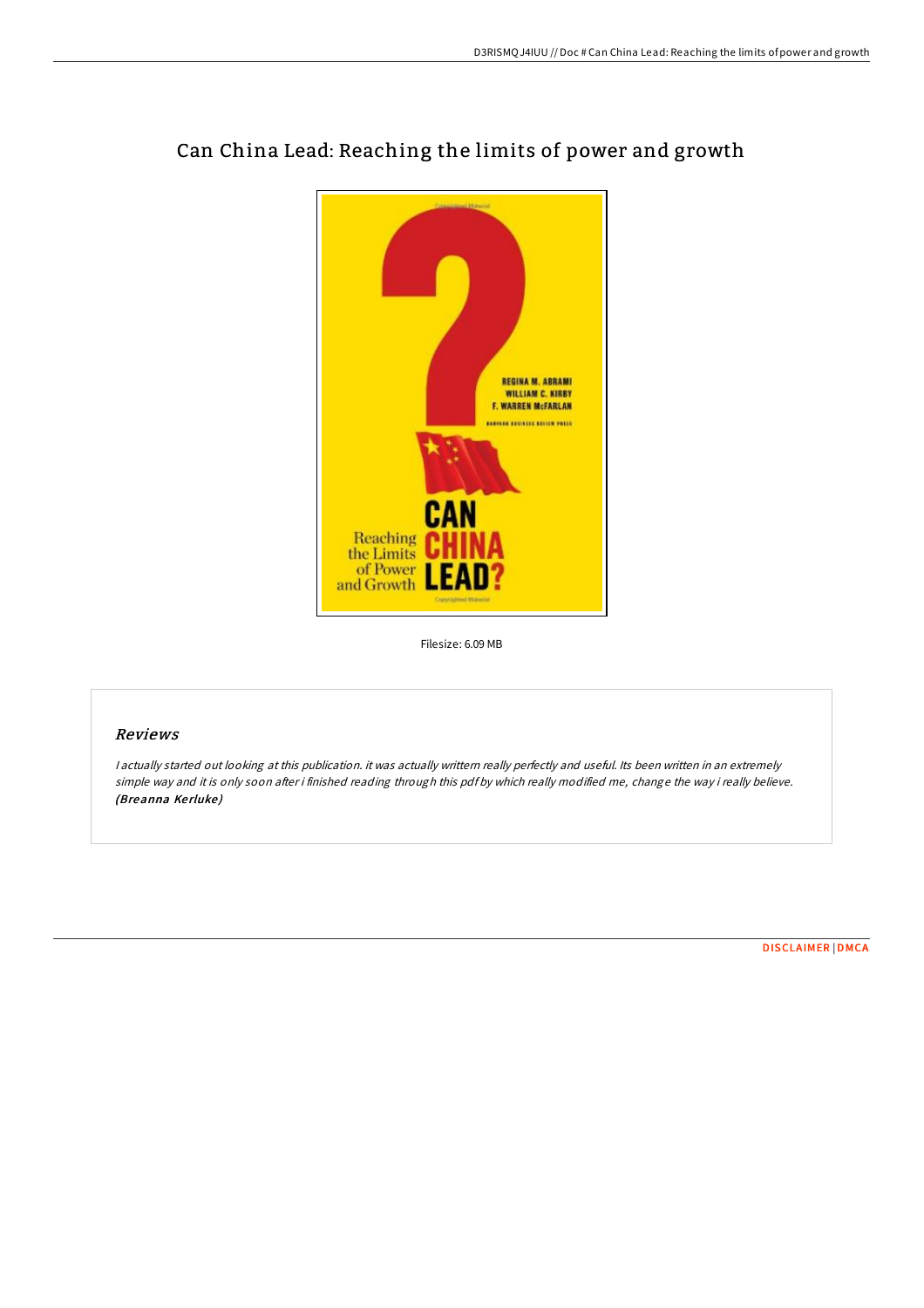## CAN CHINA LEAD: REACHING THE LIMITS OF POWER AND GROWTH



**DOWNLOAD PDF** 

Harvard Business Review Press. Hardback. Book Condition: new. BRAND NEW, Can China Lead: Reaching the limits of power and growth, Regina M. Abrami, William C. Kirby, F.Warren McFarlan, It's time to rethink the way we think about China. In this thought-provoking book, noted China experts from Harvard Business School and the Wharton School assert that while China has experienced remarkable economic growth in recent decades (nearly 10 percent for more than thirty years), it now faces major challenges--tests that could shift the country's political and economic trajectory. A lack of accountability, transparency, and ease of operating in China--combined with growing evidence of high-level corruption--has made domestic and foreign businesspeople increasingly wary of the "China model." These issues have deep roots in Chinese history and the country's political system. Regina M. Abrami of the Wharton School and William C. Kirby and F. Warren McFarlan of Harvard Business School contend that the country's dynamic private sector could be a source of sustainable growth, but it is constrained by political favoritism toward state-owned corporations. Disruptive innovation, research, and development are limited by concerns about intellectual property protection. Most significant of all is the question of China's political future: does a system that has overseen dramatic transformations in recent years now have the capacity to transform itself? Based on a new and popular course taught by the authors at Harvard Business School, this book draws on more than thirty Harvard Business School case studies on Chinese and foreign companies doing business in the region, including Sealed Air, China Merchants Bank, China Mobile, Wanxiang Group, Microsoft, UFIDA, and others. Can China Lead? asserts that China is at an inflection point that cannot be ignored. An understanding of the forces that continue to shape its business landscape is crucial to establishing--and maintaining--a successful enterprise in China.

B Read Can China Lead: [Reaching](http://almighty24.tech/can-china-lead-reaching-the-limits-of-power-and-.html) the limits of power and growth Online  $\rightarrow$ Download PDF Can China Lead: [Reaching](http://almighty24.tech/can-china-lead-reaching-the-limits-of-power-and-.html) the limits of power and growth